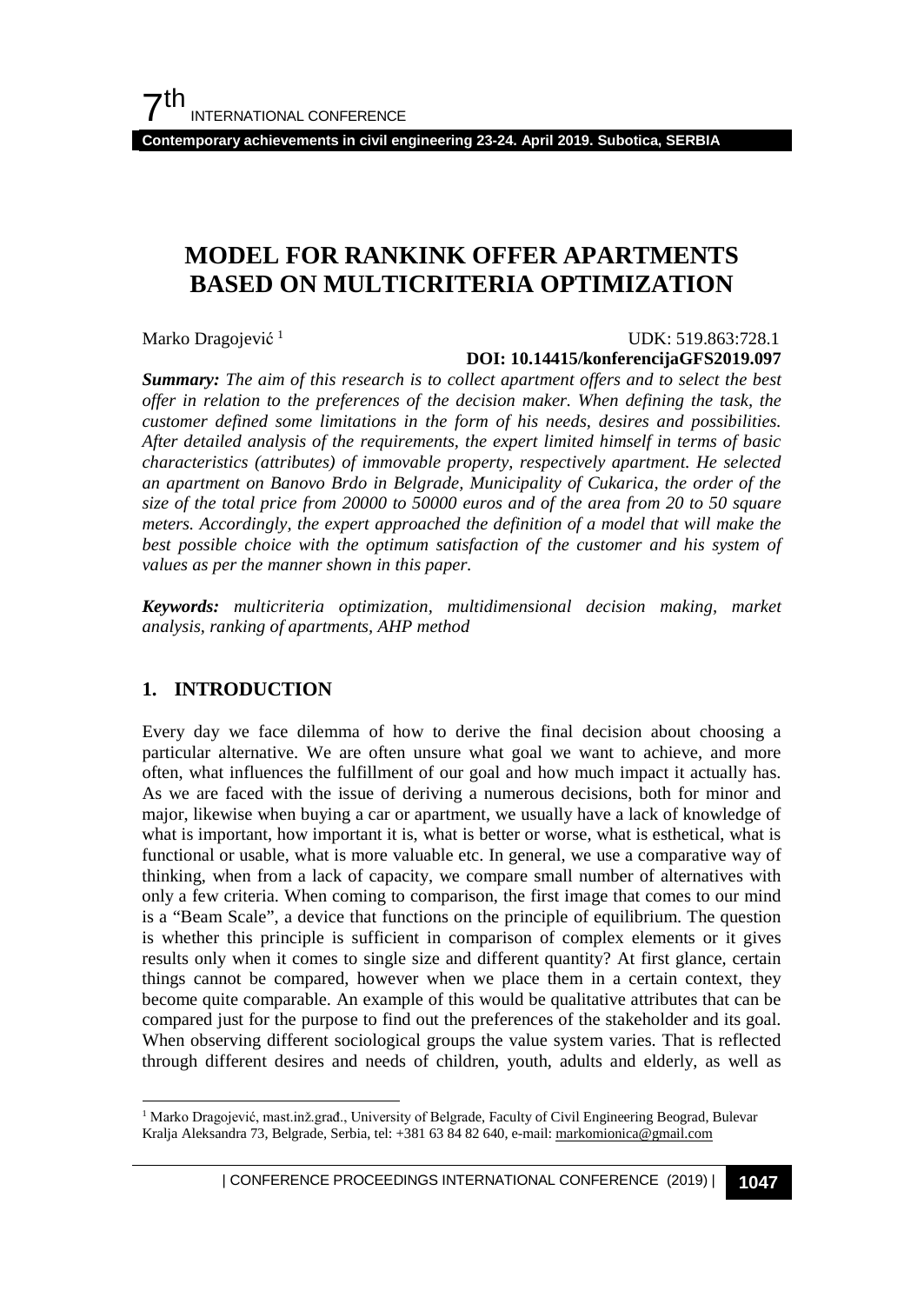**Савремена достигнућа у грађевинарству 23-24. април 2019. Суботица, СРБИЈА**

employed, pensioners and persons with disabilities. All this influences a broader aspect of the perception of the problem for which solution is provided by multicriteria optimization - multidimensional solutio[n \[1\].](#page-9-0)

## **2. MARKET ANALYSIS**

In order to carry out any analysis, evaluation, ranking and, ultimately, the final decision on the choice, initially we need to carry out the collection of data about the offer of a particular item (whether it is mobile or immobile). A large number of real estate data are publicly available in internet advertisements. The publicly accessible database of apartment offers was used for the purposes of this research [\[2\].](#page-9-1)

Imovina.net is one of the sites where sellers advertise their real estate. The site contains basic information about the flats used for evaluation and ranking. Filters are important to distinguish apartments that are of interest to our client. To limit the apartments to our interest and reduce the list of offers we selected the following filters: **location** (Banovo brdo); **municipality** (Cukarica, Beograd); **type of property** (apartmants); **total price** (from 20000 to 50000 euros); **area** (from 20 to 55 sq.m.). After completion, we conducted the collection of raw data about the apartments that are available and that are considered important in the process of selection.

## **3. DATA COLLECTION**

Data on 24 apartments were collected, respectively about their following available characteristics: number of rooms; total price; the street in which the apartment is located; address of the apartment; area in square meters; the floor on which the apartment is located; the number of floors of the building in which the apartment is located; type of heating; subjective grade of images from 1 to 5; number of ad reviews; special features; additional information; contact of the owner (agent or agency); description of the location of the apartment; the coordinates of the location where the apartment is located. Subsequently, the raw data that were collected are classified in a table in which the attributes are placed in the header of the table, and the rows represent particular flats.

Raw data are not suitable for training the model without prior processing. In some characteristics, for example, special features and additional information, there are a number of features that need to be considered separately. For example, special features contain information on whether the apartment is registered in cadaster, whether it has an elevator, basement and/or terrace, etc.

For previously mentioned reason, data has been rearranged to a new set of data for further analysis, and this paper presents only the first 3 of the total 24 collected apartments.

#### **Set of data**

APARTMENT  $i =$  [unit price] (number of rooms; total price; area; floor; building size; heating; image rating; number of ad reviews; special features; elevator; basement; age of the building; terrace; additional information; vacant; registered in cadaster; location description; distance from the center of the B.b.; address; number of missing attributes)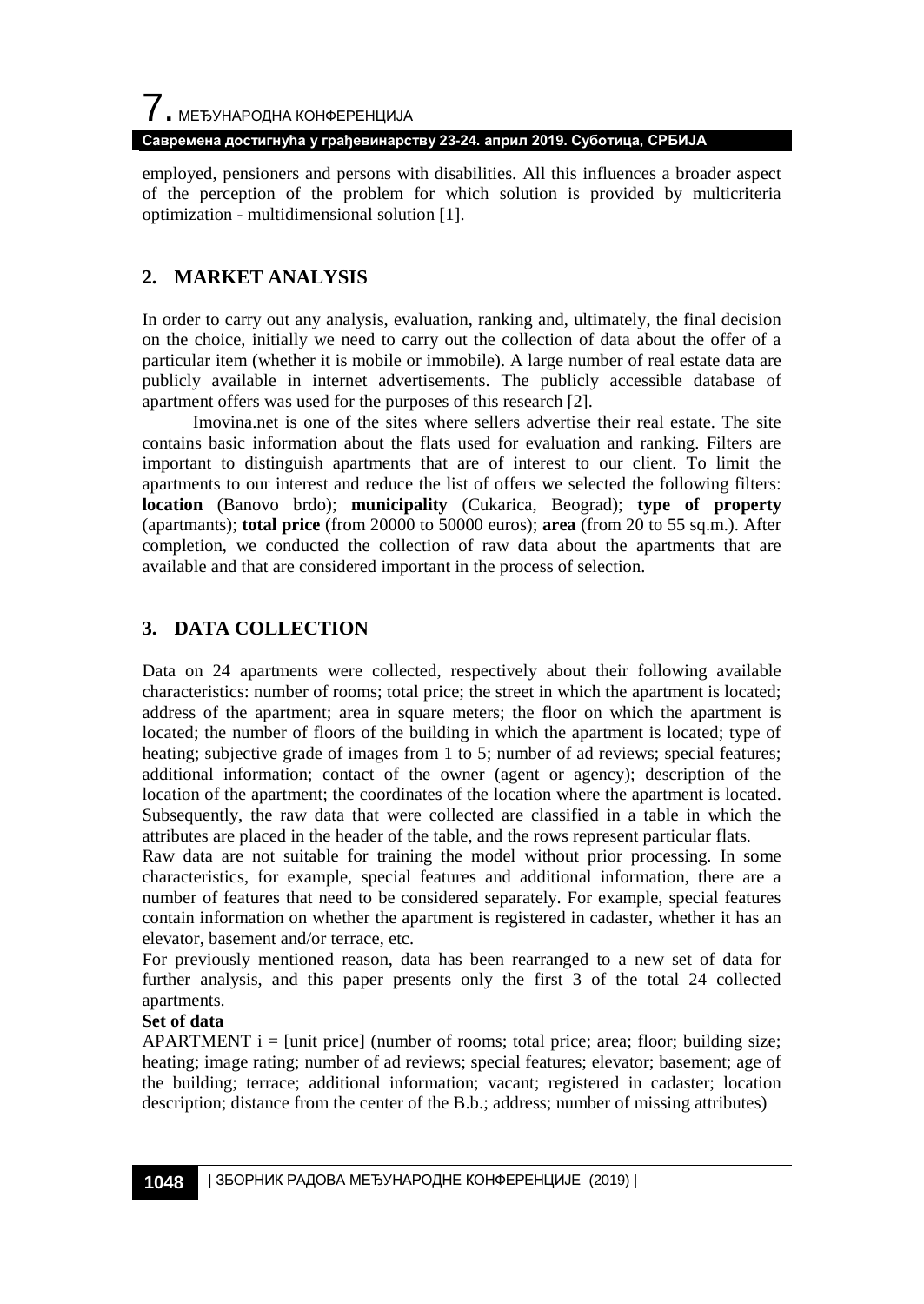## $7<sup>th</sup>$ INTERNATIONAL CONFERENCE

#### **Contemporary achievements in civil engineering 23-24. April 2019. Subotica, SERBIA**

**apartment 1** = [973,68] (1,5; 37000; 38; ground floor; 5; CH; 3; 318; 6; yes; yes; old; null; 5; yes; yes; near MC Donald's; 1529; Pozeska 106; 1)

**apartment 2** = [1681,82] (studio; 37000; 22; 2; 5; TAH; 4; 416; 4; no; yes; old; null; 5; yes; yes; null; null; Pozeska; 4)

**apartment 3** = [1081,08] (1; 40000; 37; ground floor; 2; TAH; 2; 153; 2; no need; null; null; yes; 3; yes; null; near Roda Cineplex; 3421; Nedeljka Cabrinovica 52a; 4)

#### **4. STATISTICAL DATA ANALYSIS BY CHARACTERISTICS**

In this chapter, statistics will be shown only for some of the characteristics analyzed during this phase, although the analysis has been performed by all characteristics individually, with the aim of easier understanding of all alternatives and making a informed final decision. Data analysis as well as the creation of the model itself is done in MS Excel.

| Altern-<br>atives | $\begin{array}{c} \hbox{\tt real} \\ \hbox{\tt price} \\ \hbox{\tt Re} \end{array}$ | Area<br>$\left[\text{m}^2\right]$ | Unit<br>price<br>$[\Theta m^2]$ | Altern-<br>atives | $\begin{array}{ll} \hbox{\tt\footnotesize Total} \\ \hbox{\tt\footnotesize prior} \\ \hbox{\tt\footnotesize He} \\ \hbox{\tt\footnotesize He} \end{array}$ | Area<br>$[\mathbf{m}^2]$ | Unit<br>price<br>$[\Theta \text{m}^2]$ |
|-------------------|-------------------------------------------------------------------------------------|-----------------------------------|---------------------------------|-------------------|------------------------------------------------------------------------------------------------------------------------------------------------------------|--------------------------|----------------------------------------|
| Apar. 1           | 37000                                                                               | 38                                | 974                             | Apar. 13          | 34500                                                                                                                                                      | 22                       | 1568                                   |
| Apar. 2           | 37000                                                                               | 22                                | 1682                            | Apar. 14          | 36500                                                                                                                                                      | 42                       | 869                                    |
| Apar. 3           | 40000                                                                               | 37                                | 1081                            | Apar. 15          | 39000                                                                                                                                                      | 23                       | 1696                                   |
| Apar. 4           | 37500                                                                               | 27                                | 1389                            | Apar. 16          | 20000                                                                                                                                                      | 25                       | 800                                    |
| Apar. 5           | 35000                                                                               | 22                                | 1591                            | Apar. 17          | 27000                                                                                                                                                      | 27                       | 1000                                   |
| Apar. 6           | 22500                                                                               | 30                                | 750                             | Apar. 18          | 45000                                                                                                                                                      | 33                       | 1364                                   |
| Apar. 7           | 40000                                                                               | 38                                | 1053                            | Apar. 19          | 48000                                                                                                                                                      | 28                       | 1714                                   |
| Apar. 8           | 34700                                                                               | 22                                | 1577                            | Apar. 20          | 50000                                                                                                                                                      | 37                       | 1351                                   |
| Apar. 9           | 40000                                                                               | 37                                | 1081                            | Apar. 21          | 50000                                                                                                                                                      | 47                       | 1064                                   |
| Apar. 10          | 31500                                                                               | 34                                | 927                             | Apar. 22          | 47000                                                                                                                                                      | 37                       | 1270                                   |
| Apar. 11          | 38000                                                                               | 22                                | 1728                            | Apar. 23          | 48000                                                                                                                                                      | 54                       | 889                                    |
| Apar. 12          | 40000                                                                               | 37                                | 1081                            | Apar. 24          | 45000                                                                                                                                                      | 45                       | 1000                                   |

*Table 1: Data on Total price, Area and Unit price*

*Table 2: Statistcs – Total price, Area and Unit price*

|                           | Total price $\lceil \in \rceil$ | Area $[m^2]$ | Unit price $\lceil \Theta m^2 \rceil$ |
|---------------------------|---------------------------------|--------------|---------------------------------------|
| Min                       | 20000                           | 22           | 750                                   |
| 01                        | 34925                           | 25           | 993                                   |
| Medijan                   | 38500                           | 34           | 1081                                  |
| О3                        | 45000                           | 37           | 1570                                  |
| <b>Max</b>                | 50000                           | 54           | 1727                                  |
| $Max - Min$               | 30000                           | 32           | 977                                   |
| <b>Xsr</b>                | 38467                           | 33           | 1229                                  |
| <b>Standard Deviation</b> | 7921                            | 9            | 322                                   |
| <b>Skewness</b>           | $-0.610$                        | 0,498        | 0,294                                 |
| Curvature                 | 0,330                           | $-0,346$     | $-1,372$                              |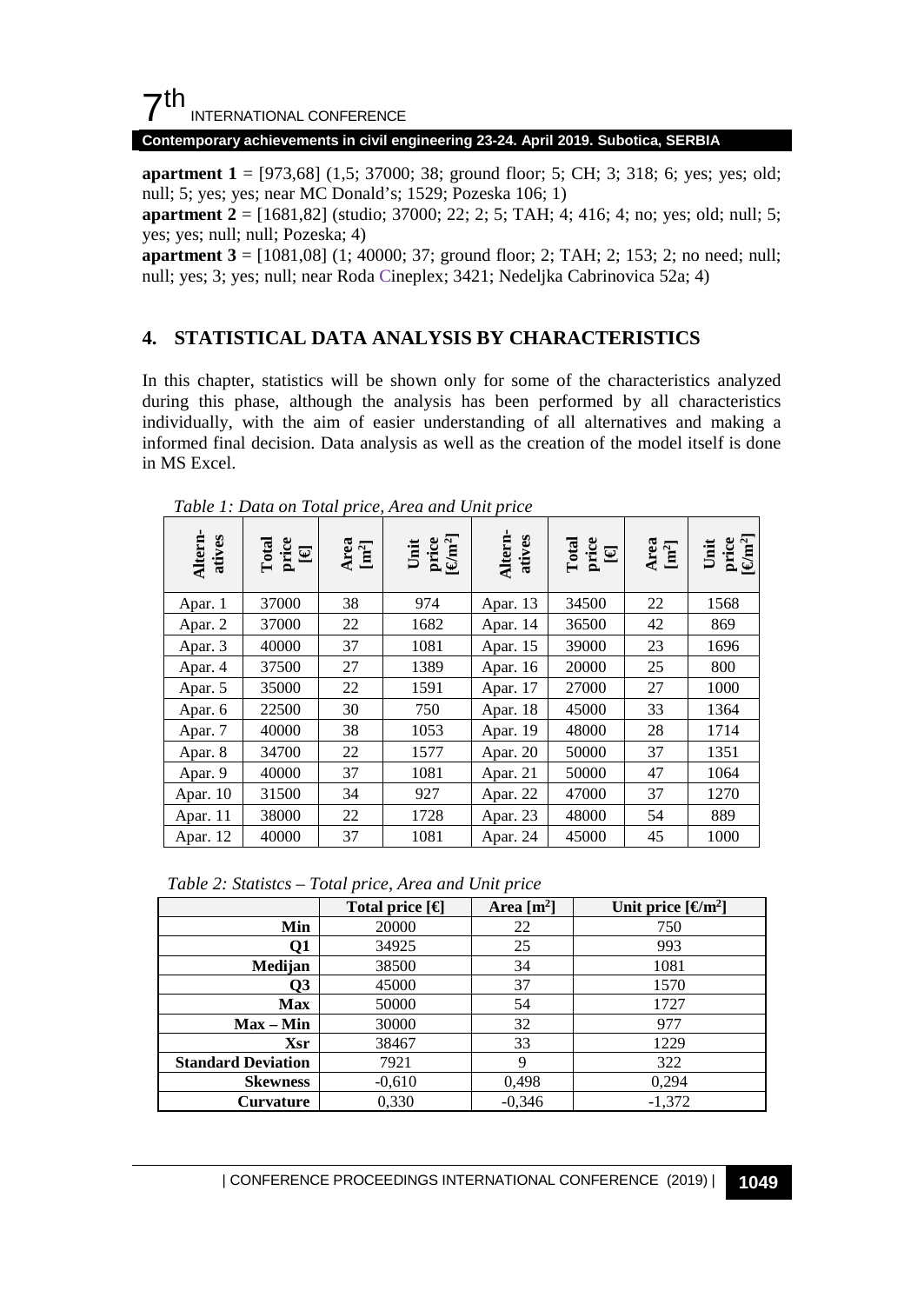# 7. МЕЂУНАРОДНА КОНФЕРЕНЦИЈА **Савремена достигнућа у грађевинарству 23-24. април 2019. Суботица, СРБИЈА**



*Figure 1. Distribution of Unit price of apartments [€/sq.m]*

## **5. MATHEMATICAL BASIS OF THE AHP METHOD**

Solving such a complex problem with a large number of attributes and alternatives is not possible without the mathematical apparatus and the use of some of the methods by which the process is automated, which is the goal of the whole concept. The AHP method of multidimensional decision making is applied, which will be described in this chapter.

The AHP method (Analytical hierarchical process) was developed by Tomas Saaty in the 1970's **Error! Reference source not found.**[\[3\].](#page-9-2) It is applied in multicriteria decision making, where, on the basis of a defined set of criteria and value criteria for each alternative, the choice is most acceptable. As a result of the work model, a complete order of importance of the alternative is displayed.

The process itself is based on determining the goal, defining the criteria, and collecting alternatives. In the first phase, the "everyone with each" criterion is compared. This is done through the matrix of comparisons, and then a series of transformations leads to the order and relative significance, respectively the weight of the criteria.

In the second phase, the same is done with alternatives for each criterion separately. In both phases, verification of the consistency of the solution is carried out. The third phase leads to the final order of alternatives by summing up the products of the corresponding weights of the criterion and the weight of the concrete values of the alternatives, and after that the sums are ranked [\[5\]](#page-9-3)[\[6\].](#page-9-4)

The following are the basic algorithmic steps of this method, which are encoded in a certain way.

| <b>GOAL</b>              | CRITERIA   | <b>ALTERNATIVES</b> |          |          |          |  |  |
|--------------------------|------------|---------------------|----------|----------|----------|--|--|
| Choice of<br>alternative | Criteria 1 | <b>Alternative</b>  | Crit. 1  | Crit. i  | Crit. J  |  |  |
|                          | Criteria i | Alternative 1       | E11      | E1i      | $E_{1J}$ |  |  |
|                          | Criteria J | Alternative s       | $E_{s1}$ | $E_{si}$ | $E_{sJ}$ |  |  |
|                          |            | Alternative S       | Es1      | Esi      | Esj      |  |  |

**FIRST PHASE (Determining the most important criteria)**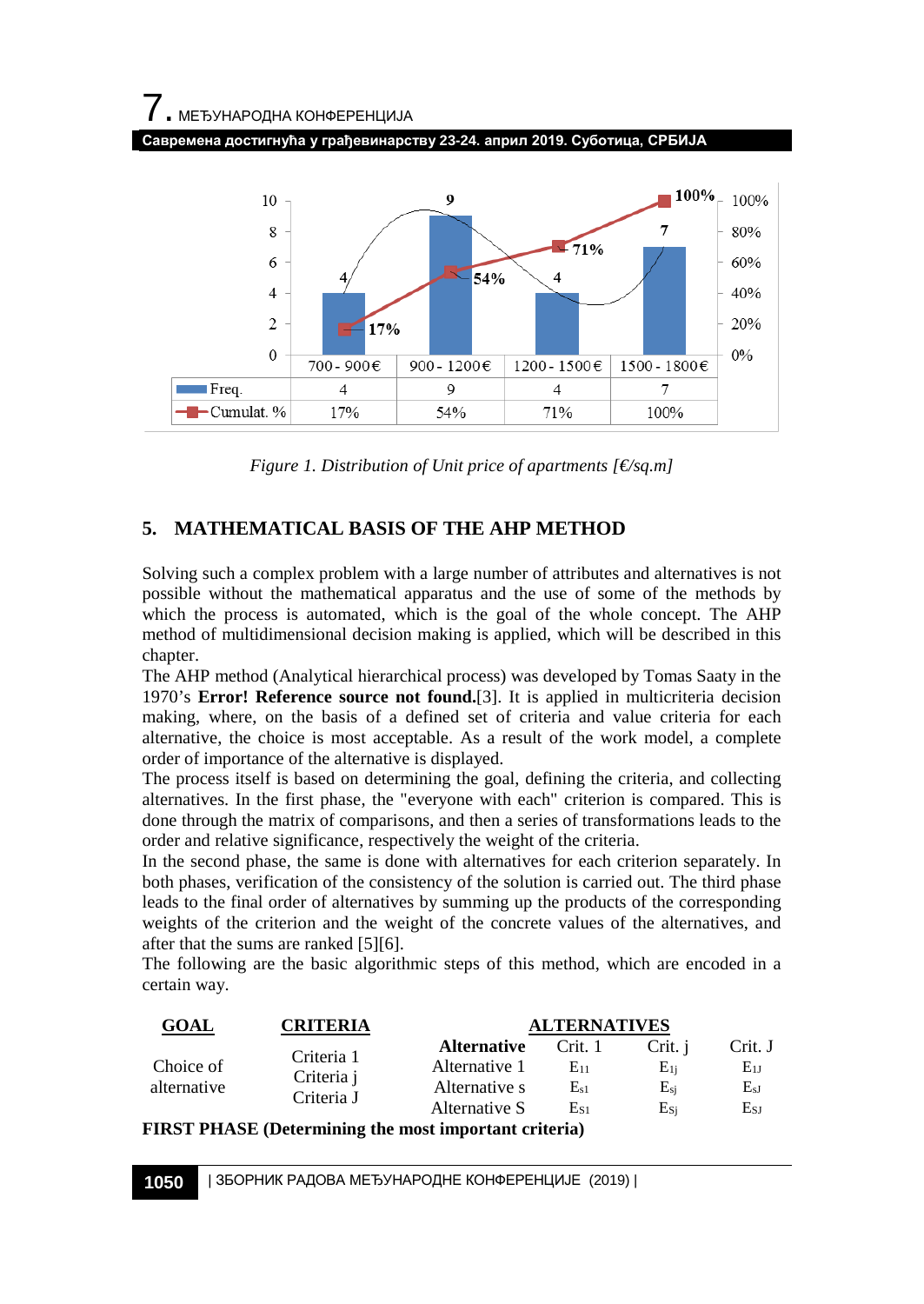## $7<sup>th</sup>$ INTERNATIONAL CONFERENCE

**Contemporary achievements in civil engineering 23-24. April 2019. Subotica, SERBIA**

First, a comparison of the criteria is made in table 4 and the values thus obtained are stored in the matrix *A* .

*Table 4: Comparison of criteria* 

|            | Criteria 1 | Criteria j | Criteria J |
|------------|------------|------------|------------|
| Criteria 1 |            | $a_{1i}$   | $a_{1J}$   |
| Criteria j | $1/a_{1i}$ |            | ai I       |
| Criteria J | 1/a11      | $1/a_{iJ}$ |            |

$$
A = (a_{ij}) = \begin{pmatrix} a_{11} & a_{1j} & a_{1J} \\ a_{i1} & a_{ij} & a_{iJ} \\ a_{j1} & a_{jj} & a_{jJ} \end{pmatrix} = \begin{pmatrix} 1 & a_{1j} & a_{1J} \\ 1/a_{1j} & 1 & a_{iJ} \\ 1/a_{1J} & 1/a_{iJ} & 1 \end{pmatrix}
$$
(1)

Then the vector is determined *Y* :

$$
Y = (y_i) = \sum_{k=1}^{J} a_{kj} = \begin{pmatrix} y_1 \\ y_i \\ y_J \end{pmatrix}^T = \begin{pmatrix} 1 + (1/a_{1j}) + (1/a_{1J}) \\ a_{1j} + 1 + (1/a_{iJ}) \\ a_{1J} + a_{iJ} + 1 \end{pmatrix}^T
$$
(2)

The value  $J$  represents the rank of the comparison matrix  $A$ , namely the total number of criteria,  $i, j = 1, \ldots, J$ . Then, the comparison matrix is normalized  $A_{NORM}$ .

$$
A_{NORM.} = (a_{n,ij}) = a_{ij} / y_i
$$

$$
A_{NORM.} = \begin{pmatrix} a_{n,11} & a_{n,1j} & a_{n,1J} \\ a_{n,i1} & a_{n,ij} & a_{n,iJ} \\ a_{n,11} & a_{n,ij} & a_{n,IJ} \end{pmatrix} = \begin{pmatrix} 1/y_1 & a_{1j}/y_i & a_{1J}/y_J \\ (1/a_{1j})/y_1 & 1/y_i & a_{iJ}/y_J \\ (1/a_{1J})/y_1 & (1/a_{iJ})/y_i & 1/y_J \end{pmatrix}
$$
(3)

The vector is then determined *Z* :

$$
Z = (z_i) = \sum_{k=1}^{J} a_{n,ik} = \begin{pmatrix} z_1 \\ z_i \\ z_J \end{pmatrix} = \begin{pmatrix} a_{n,11} + a_{n,1j} + a_{n,1J} \\ a_{n,i1} + a_{n,ij} + a_{n,iJ} \\ a_{n,11} + a_{n,j1} + a_{n,1J} \end{pmatrix}
$$
(4)

Finally, the weight of the criterion is determined  $W_{CR}$ :

$$
W_{CR.} = Z / J = (z_1 / J - z_i / J - z_J / J)^T = (w_{CR,1} - w_{CR,i} - w_{CR,J})^T
$$
 (5)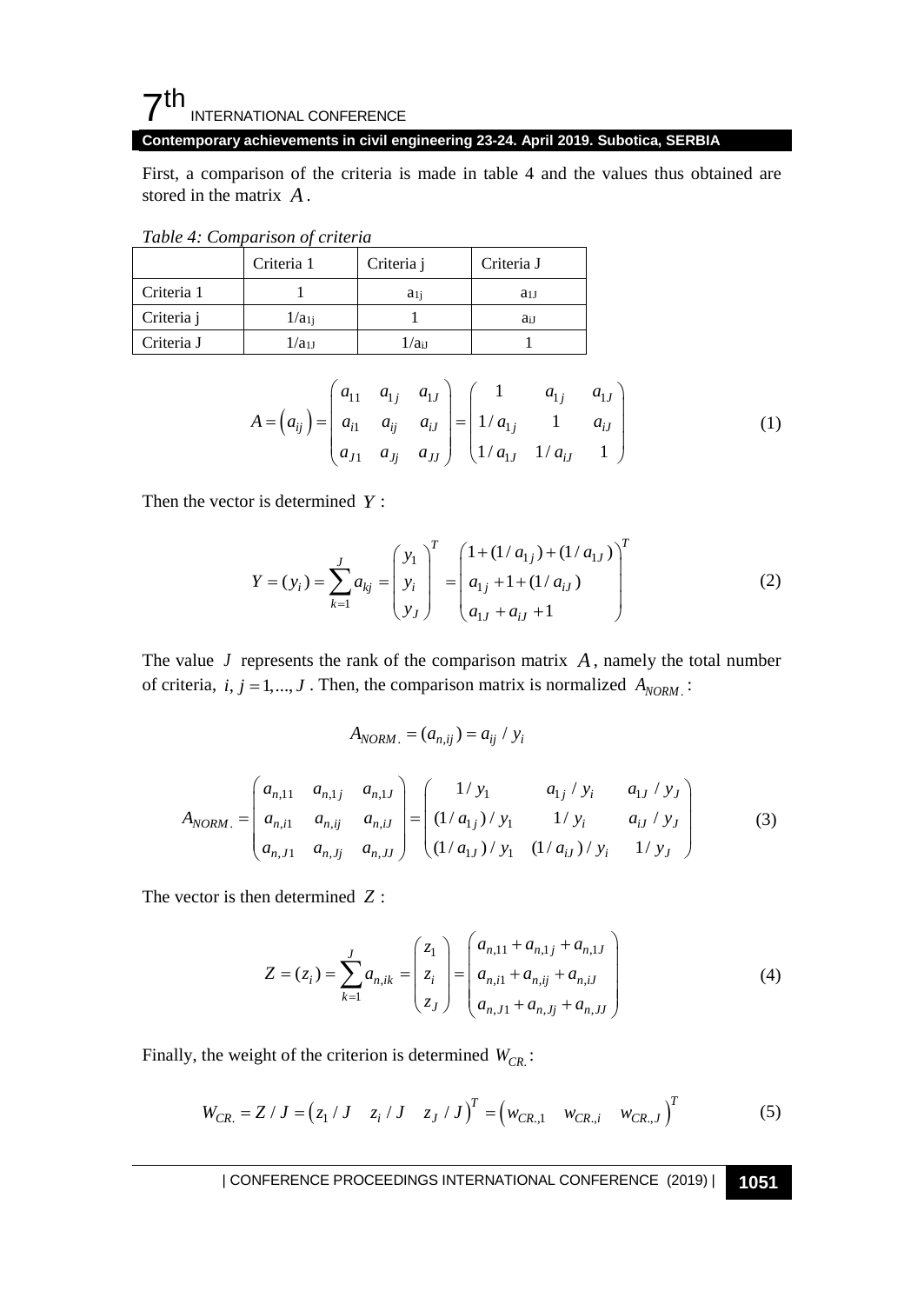# $\overline{7}$ . МЕЂУНАРОДНА КОНФЕРЕНЦИЈА

#### **Савремена достигнућа у грађевинарству 23-24. април 2019. Суботица, СРБИЈА**

Checking the consistency of the solution is a mandatory phase when checking whether the comparison is adequately performed. First, the consistency index CI is determined, and then the degree of consistency CR. The degree of consistency should be less than 0.1. The random index RI is taken from table 5 [\[3\].](#page-9-2)

$$
CI = \frac{\lambda_{\text{max}} - J}{J - 1} \; ; \; CR = \frac{CI}{RI} = \dots \; (<0, 10) \; ; \; B = A \times W_{CR.} = (b_{11} \quad b_{i1} \quad b_{j1})^T \tag{6}
$$

$$
\Lambda = \begin{pmatrix} \lambda_1 & \lambda_i & \lambda_J \end{pmatrix}^T = \begin{pmatrix} b_1 & b_i & b_J \\ w_{CR,1} & w_{CR,i} & w_{CR,J} \end{pmatrix}^T ; \lambda_{\text{max}} = \frac{1}{J} \sum_{i=1}^J \lambda_i
$$
 (7)

*Table 5: Random index (Saaty, 1980)*

|  |  |  |  |  | 10 | 12 |                                                                                                          | 14 |  |
|--|--|--|--|--|----|----|----------------------------------------------------------------------------------------------------------|----|--|
|  |  |  |  |  |    |    | RI   0,0   0,0   0,58   0,9   1,12   1,24   1,32   1,41   1,45   1,49   1,51   1,48   1,56   1,57   1,59 |    |  |

#### **SECOND PHASE (Determining the most important alternative)**

At this phase, the order of the attributes value is determined by each criterion. If the values of attributes of the criteria  $j$  are of the category character, the comparison is done in the table, and then the values are stored in the matrix  $A_j$ , analogously to the comparison of the criteria in the previous phase.

| Table 6: Determining the most important alternative - Criteria j |  |  |  |
|------------------------------------------------------------------|--|--|--|
|------------------------------------------------------------------|--|--|--|

|                   | $E_{1i}$            | $E_{si}$            | $E_{S_i}$          |
|-------------------|---------------------|---------------------|--------------------|
| $E_{1j}$          |                     | $a_{j,1q}$          | $a_{i,1S}$         |
| $\mathbf{E}_{sj}$ | $1/a_{j,1q}$        |                     | a <sub>j, pS</sub> |
| $E_{Sj}$          | 1/a <sub>j,1S</sub> | 1/a <sub>j,ps</sub> |                    |

$$
A_{j} = (a_{j, pq}) = \begin{pmatrix} a_{j,11} & a_{j,1q} & a_{j,1s} \\ a_{j,p1} & a_{j,pq} & a_{j,ps} \\ a_{j,51} & a_{j,5q} & a_{j,5s} \end{pmatrix} = \begin{pmatrix} 1 & a_{j,1q} & a_{j,1s} \\ 1/a_{j,1q} & 1 & a_{j,ps} \\ 1/a_{j,1s} & 1/a_{j,ps} & 1 \end{pmatrix}
$$
(8)

Then the vector is determined  $Y_i$ :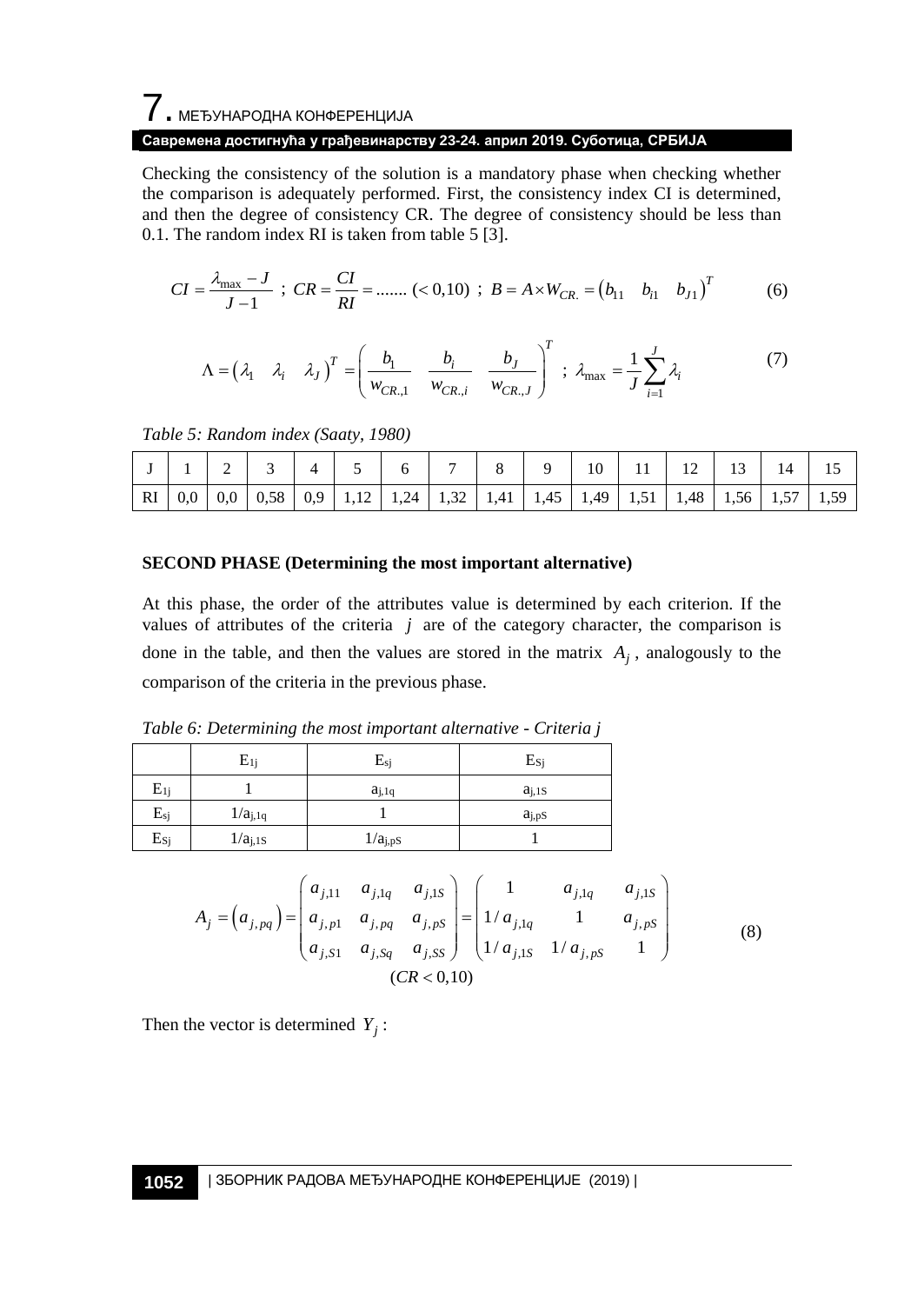7th INTERNATIONAL CONFERENCE

**Contemporary achievements in civil engineering 23-24. April 2019. Subotica, SERBIA**

$$
Y_j = (y_{j,p}) = \sum_{k=1}^{S} a_{j,kq} = \begin{pmatrix} y_{j,1} \\ y_{j,p} \\ y_{j,S} \end{pmatrix}^T = \begin{pmatrix} 1 + (1/a_{j,1q}) + (1/a_{j,1S}) \\ a_{j,1q} + 1 + (1/a_{j,PS}) \\ a_{j,1S} + a_{j,PS} + 1 \end{pmatrix}^T
$$
(9)

The value *S* represents the rank of the comparison matrix  $A_j$ , namely the total number of alternatives,  $p, q = 1, \ldots, S$ . Then, the comparison matrix is normalized  $A_{NORM, j}$ :

$$
A_{NORM.,j} = (a_{j,pq}) = a_{j,pq} / y_{j,p}
$$

$$
A_{NORM..j} = \begin{pmatrix} a_{nj,11} & a_{nj,1q} & a_{nj,1s} \\ a_{nj,p1} & a_{nj,pq} & a_{nj,ps} \\ a_{nj,51} & a_{nj,5q} & a_{nj,5s} \end{pmatrix} = \begin{pmatrix} 1/y_{j,1} & a_{j,1q}/y_{j,p} & a_{j,1s}/y_{j,s} \\ (1/a_{j,1q})/y_{j,1} & 1/y_{j,p} & a_{j,ps}/y_{j,s} \\ (1/a_{j,1s})/y_{j,1} & (1/a_{j,ps})/y_{j,p} & 1/y_{j,s} \end{pmatrix}
$$
(10)

The vector is then determined  $Z_i$ :

$$
Z_{j} = (z_{j,p}) = \sum_{k=1}^{S} a_{nj,pk} = \begin{pmatrix} z_{j,1} \\ z_{j,p} \\ z_{j,S} \end{pmatrix} = \begin{pmatrix} a_{nj,11} + a_{nj,1q} + a_{nj,1S} \\ a_{nj,p1} + a_{nj,pq} + a_{nj,pS} \\ a_{nj,SI} + a_{nj,sq} + a_{nj,SS} \end{pmatrix}
$$
(11)

At the end of the second phase, the vector weight of the altern. is determined  $W_{ALT,CR, j}$ :

$$
W_{ALT.CR,j} = Z_j / S = (z_{j,1} / S - z_{j,p} / S - z_{j,S} / S)^T = \begin{pmatrix} w_{ALT.CR,j,1} \\ w_{ALT.CR,j,p} \\ w_{ALT.CR,j,s} \end{pmatrix}^T
$$
(12)

If the values of the attribute criteria  $j$  are of the numerical type, the relative importance is determined as follows:

First, a linear transformation is made  $t_{t,s}$ :

$$
t_{t,s} = (E_{sj} - E_j^{\min}) / (E_j^{\max} - E_j^{\min})
$$
\n(13)

and then normalization, which gives the relative importance  $W_{ALT, CR, j}$ :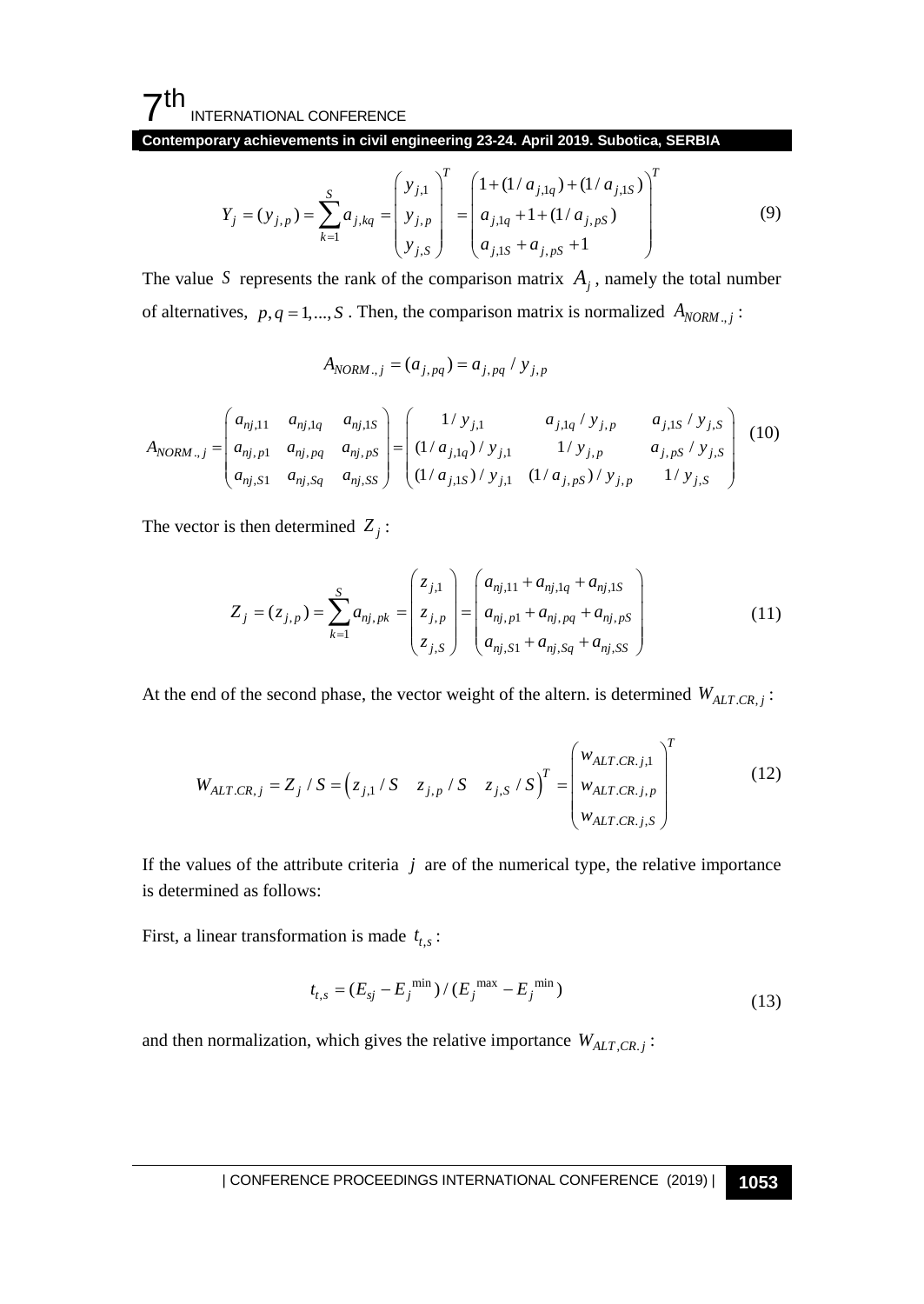7. МЕЂУНАРОДНА КОНФЕРЕНЦИЈА

**Савремена достигнућа у грађевинарству 23-24. април 2019. Суботица, СРБИЈА**

$$
W_{ALT.CR,j} = \begin{pmatrix} w_{ALT.CR,j,1} \\ w_{ALT.CR,j,p} \\ w_{ALT.CR,j,S} \end{pmatrix}^{T} = \begin{pmatrix} s & t_{ij,s} / \sum_{i=1}^{S} t_{ij,s} & t_{ij,s} / \sum_{i=1}^{S} t_{ij,s} & t_{ij,S} / \sum_{i=1}^{S} t_{ij,s} \end{pmatrix}
$$
(14)

#### **THIRD PHASE (Determining the final solution)**

Priority Matrix Alternatives ( $W_{ALT}$ ), Criteria ( $W_{CR}$ ) and Goal ( $W_{GOAL}$ )

$$
W_{ALT.} = \begin{pmatrix} w_{ALT.CR,1} \\ w_{ALT.CR, j} \\ w_{ALT.CR, j} \end{pmatrix}^{T} = \begin{pmatrix} w_{ALT.CR.1,1} & w_{ALT.CR. j,1} & w_{ALT.CR. J,1} \\ w_{ALT.CR.1, p} & w_{ALT.CR. j, p} & w_{ALT.CR. J, p} \\ w_{ALT.CR. 1, S} & w_{ALT.CR. j, S} & w_{ALT.CR. J, S} \end{pmatrix}
$$
(15)  

$$
W_{CR.} = \begin{pmatrix} w_{CR,1} \\ w_{CR, j} \\ w_{CR, j} \end{pmatrix} ; W_{GOAL} = W_{ALT.} \times W_{CR.} = \begin{pmatrix} w_{GOAL,1} \\ w_{GOAL, i} \\ w_{GOAL, S} \end{pmatrix}
$$
(16)

*Table 7: SOLUTION - Rank list alternatives*

| <b>Alternatives</b> | <b>Priority value</b> | Rank               |
|---------------------|-----------------------|--------------------|
| Alternative 1       | WGOAL.1               | Rank (WGOAL,1)     |
| Alternative i       | WGOAL <sub>i</sub>    | Rank (WGOAL,i)     |
| Alternative K       | WGOAL.K               | Rank ( $WGOAL,K$ ) |

## **6. RESULTS**

This chapter presents the results of the model, the relative significance of the criteria, and the complete order of alternatives. The relative significance of the alternatives by criteria is not shown.

| Criteria                                      | Wi    | <b>Criteria</b>                    | Wi   | Criteria               | Wi   |
|-----------------------------------------------|-------|------------------------------------|------|------------------------|------|
| Total price                                   | 13,27 | of<br>Number<br>missing attributes | 5,92 | Elevator               | 1,84 |
| Distance<br>the<br>from<br>center of the B.b. | 12,34 | of<br>Age<br>construction          | 5,63 | Terrace                | 1,76 |
| Location description                          | 8.90  | Vacant                             | 4,29 | Additional information | 1,71 |
| Registered in cadaster                        | 8,47  | Special features                   | 3,71 | Floor building         | 1,45 |
| Area                                          | 7,04  | Heating                            | 3,59 | <b>Basement</b>        | 1,32 |
| Address                                       | 6,49  | Image rating                       | 2,91 | Number of ad reviews   | 1,04 |
| Floor                                         | 6,08  | Number of rooms                    | 2,24 |                        |      |

*Table 8: The relative importance of the criteria (wi)[%]*

Table 9 shows the order of the first 10 alternatives in the ranking list according to the relative benefit ratio and the unit price.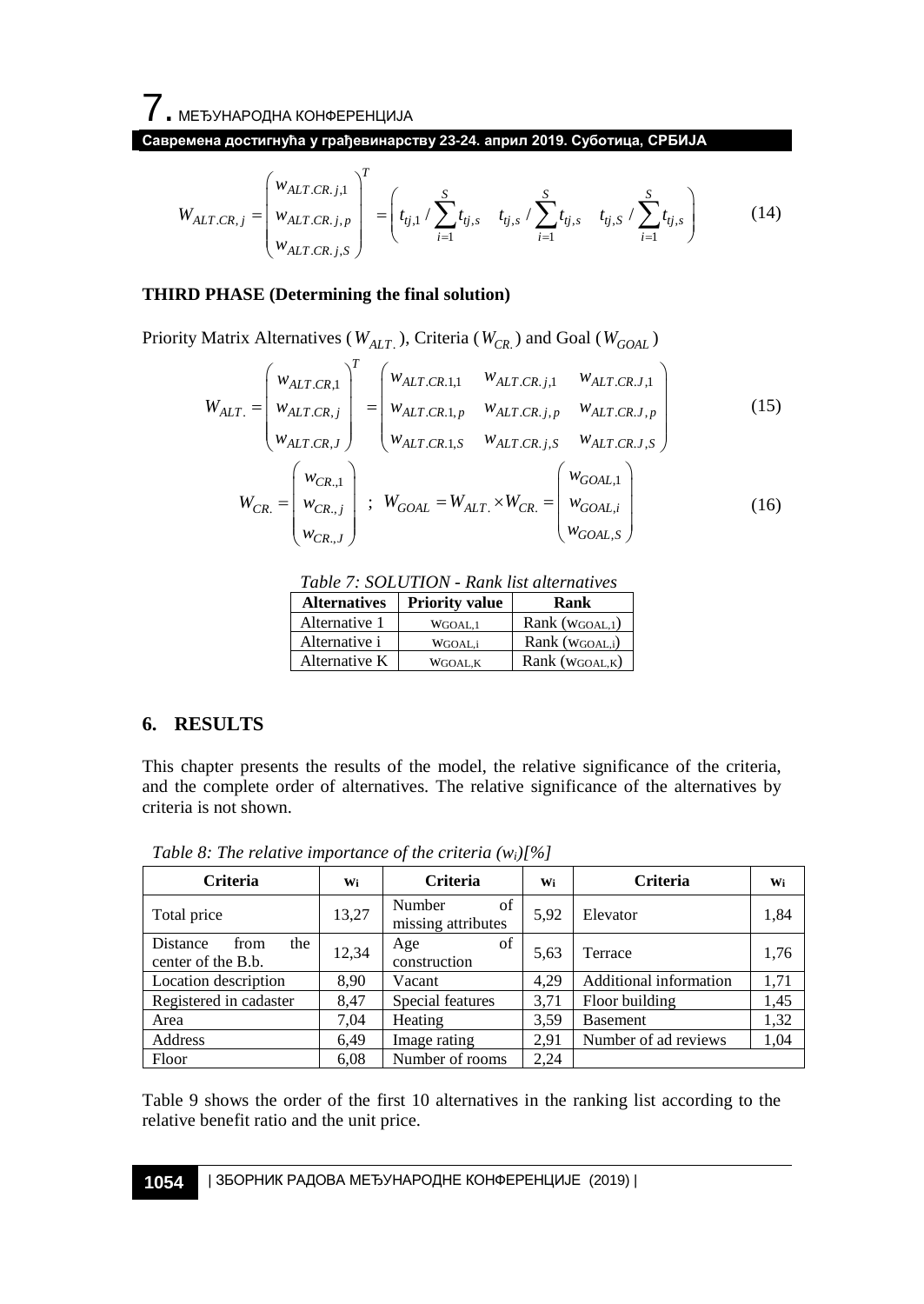## 7th INTERNATIONAL CONFERENCE

#### **Contemporary achievements in civil engineering 23-24. April 2019. Subotica, SERBIA**

| <b>ALTERNATIVES</b> |                               |                                                             |             |                    |                                            |                      |                   |                                |             |  |  |
|---------------------|-------------------------------|-------------------------------------------------------------|-------------|--------------------|--------------------------------------------|----------------------|-------------------|--------------------------------|-------------|--|--|
| <b>APARTMENTS</b>   | Unit price [cm <sup>2</sup> ] | $_{\rm (rel.)}$<br>Unit price<br>$\left[\frac{1}{2}\right]$ | Benefit [%] | Benefit (rel.) [%] | rel./Unit price<br>Ratio (Benefit<br>rel.) | Rank (Unit<br>price) | (Benefit)<br>Rank | price-Benefit)<br>Unit<br>Rank | DECISION    |  |  |
| Apar. 1             | 974                           | 3,3                                                         | 27,9        | 6,2                | 1,89                                       | 6                    | 1                 | 1                              |             |  |  |
| Apar. 6             | 750                           | 2,5                                                         | 20,1        | 4,5                | 1,77                                       | $\mathbf{1}$         | 8                 | $\overline{2}$                 |             |  |  |
| Apar. 7             | 1053                          | 3,6                                                         | 16,8        | 3,8                | 1,05                                       | 9                    | 16                | 10                             |             |  |  |
| Apar. 9             | 1081                          | 3,7                                                         | 18,8        | 4,2                | 1,14                                       | 11                   | 12                | 8                              |             |  |  |
| Apar. 12            | 1081                          | 3,7                                                         | 18,0        | 4,0                | 1,10                                       | 11                   | 14                | 9                              |             |  |  |
| Apar. 14            | 869                           | 3,0                                                         | 15,9        | 3,5                | 1,20                                       | $\mathbf{3}$         | 19                | 6                              |             |  |  |
| Apar. 16            | $800\,$                       | 2,7                                                         | 17,2        | 3,9                | 1,42                                       | $\overline{2}$       | 15                | 3                              | Apartment 1 |  |  |
| Apar. 20            | 1351                          | 4,6                                                         | 26,3        | 5,9                | 1,28                                       | 15                   | $\overline{2}$    | $\overline{\mathbf{5}}$        |             |  |  |
| Apar. 21            | 1064                          | 3,6                                                         | 18,9        | 4,2                | 1,17                                       | 10                   | 10                | $\overline{7}$                 |             |  |  |
| Apar. 23            | 889                           | 3,0                                                         | 18,6        | 4,2                | 1,38                                       | 4                    | 13                | $\overline{\mathbf{4}}$        |             |  |  |

*Table 9: The ratio of price and benefit and ranking list of alternatives*



*Figure 2. Unit price-benefit analysis*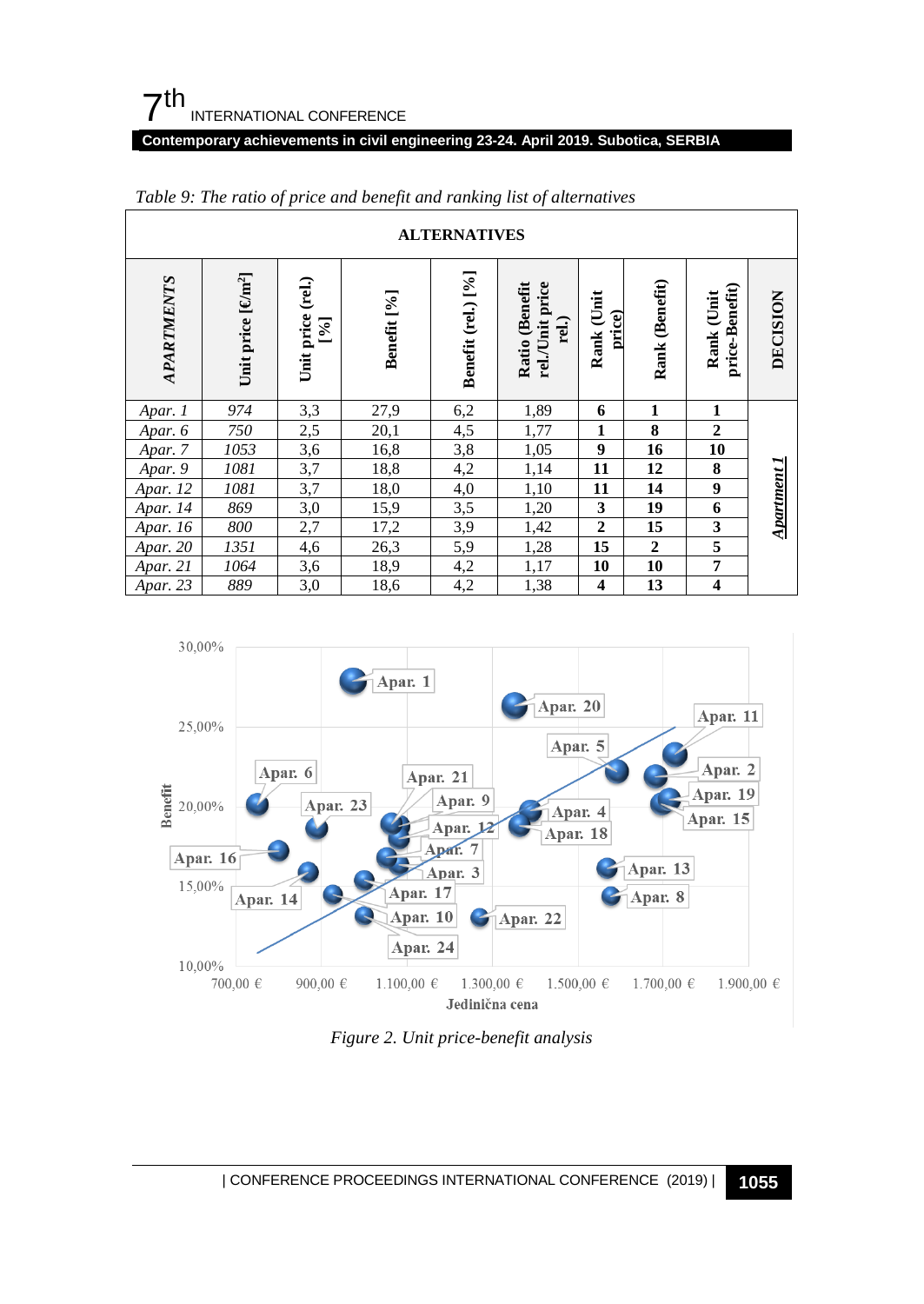$\overline{\phantom{a}}$ . МЕЂУНАРОДНА КОНФЕРЕНЦИЈА

#### **Савремена достигнућа у грађевинарству 23-24. април 2019. Суботица, СРБИЈА**

## **7. CONCLUSION**

So, the most important question which is posed is whether a final decision can be made on the basis of a such model. The answer to this question would certainly be, no! But why not apply it to the first stage of the selection? The answer to this question would surely be, yes!

In situations with numerous alternatives that might be taken into account, one such model will be of extreme benefit. Based on our personal or required and pre-defined value system, we automatically reach the ranking list of alternatives. In a concrete problem, it saves time, and so does the money, in a way that considers in more detail a smaller number of alternatives at the top of the list.

A great contribution to such concept is also shown in graphic representation of the problems that provides the possibility that the solution obtained or the solution set is additionally checked and reanalyzed. The quality and volume of data has a significant influence on the choice and number of criteria, and so on the final solution.

We are witnessing rapid development and improvement of systems for automatic data collection. This fact contributes to the presented endpoint and will be increasingly applied in the future.

#### **Acknowledgements**

I would like to thank professors Tina Dašić and professor Miloš Stanić from the Department of Hydrotechnics and Hydroecological Engineering of the Faculty of Civil Engineering, University of Belgrade, on all transferred knowledge in the area of optimization, assistance and support in the preparation of this work, which has grown from the seminar paper on Methods Optimization at the First Years of P.h.d. Studies. The author would like to thank the Ministry of Education, Science and Technological Development of the Republic of Serbia for the financial support through the project III 47014.

## **LITERATURE**

- <span id="page-9-0"></span>[1] Dr Serafim Opricović.: Višekriterijumska optimizacija sistema u građevinarstvu. *Faculty of Civil Engineering, University of Belgrade,* **1998.** ISBN 86-80049-82-4
- <span id="page-9-1"></span>[2] [https://imovina.net/,](https://imovina.net/) download on  $15<sup>th</sup>$  June 2018
- <span id="page-9-2"></span>[3] Saaty, T.L.: The Analytical Hierarchy Process*, New York, McGraw Hill*, **1980**.
- [4] Saaty, T.L.: Multicriteria Decision Making: The Analytical Hierarchy Process*, Extended Edition, Pittsburgh, PA, RWS Publishers,* **1991.**
- <span id="page-9-3"></span>[5] Jose F., Salvatore G., Mattias E.: Multi-Criteria Decision Analysis, *Springer Science Busineess Media, Inc.,* New York **2005**.
- <span id="page-9-4"></span>[6] [https://www.fsb.unizg.hr/atlantis/upload/newsboard/21\\_10\\_2011\\_\\_15692\\_Odrzavan](https://www.fsb.unizg.hr/atlantis/upload/newsboard/21_10_2011__15692_Odrzavanje_AHP_Metoda_Izbor_Opreme.pdf/) [je\\_AHP\\_Metoda\\_Izbor\\_Opreme.pdf/,](https://www.fsb.unizg.hr/atlantis/upload/newsboard/21_10_2011__15692_Odrzavanje_AHP_Metoda_Izbor_Opreme.pdf/) download on 10<sup>th</sup> June 2018